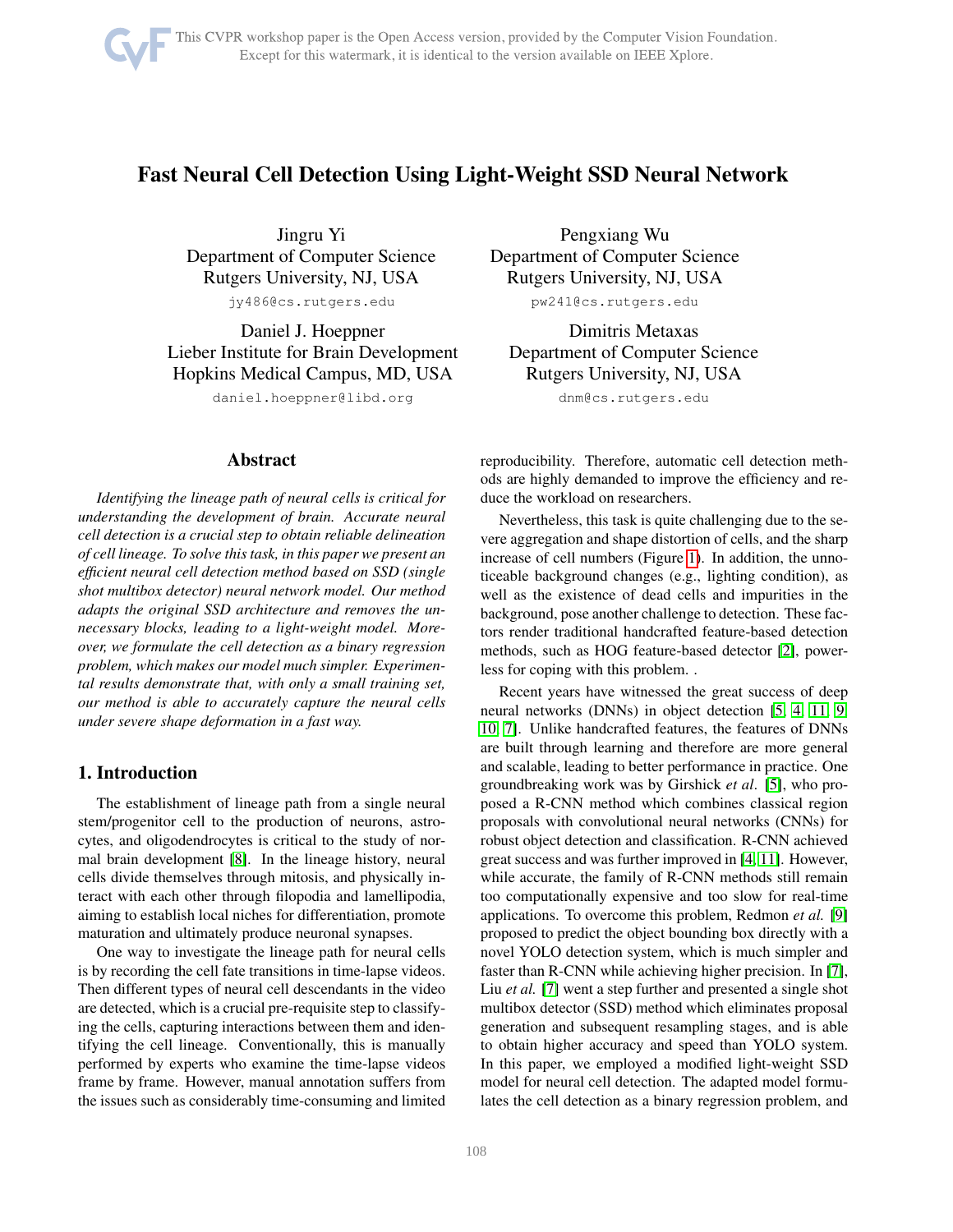<span id="page-1-0"></span>

Figure 1: Illustration of neural cell detection challenges. (a) In the process towards maturation, neural cells tend to stretch their filopodia and lamellipodia, distort themselves (green box) and aggregate (yellow box), posing challenges to robust cell detection. (b) To form a neural network, they need to perform mitosis (red box), which leads to a large change of appearance. Besides, the existence of dead cells (cyan box) and impurities (pink box) also adds challenges to the extraction of cells from background.

is much smaller in size than the original version.

One issue with DNNs is the heavy demand for training data. In the presence of small dataset, such as our neural cells (with only 1595 frames), the model performance could decrease sharply. To deal with this problem, we transfered the learned weights from pre-trained model (e.g., VGG-16 [\[13\]](#page-4-6) for our case) to our adapted version, and fine-tuned it on the neural cell images. This transfer learning process enables our cell detection model to inherit the learned concept of 'objectness' [\[6\]](#page-4-7) from the trained SSD model, and thereby helps our model capture the features of neural cells with only a small training set. Experimental results demonstrate that our method is able to detect the cells in a fast way with relatively high accuracy.

The rest of this paper is organized as follows. We present the details of our cell detection model in Section [2.](#page-1-1) Experimental results and corresponding discussion are offered in Section [3.](#page-3-2) Our work is summarized in Section [4.](#page-3-3)

# <span id="page-1-1"></span>2. Methods

### 2.1. Network architecture

The neural network architecture of our method is shown in Figure [2.](#page-2-0) For each input image, it is formed as a meansubtracted  $300 \times 300 \times 3$  tensor. Then a series of feedforward convolutional layers are applied to the input image. The bottom part of the network (Block 1 to Block 5) is based on VGG-16 [\[13\]](#page-4-6), for which the pre-trained weights on ImageNet [\[12\]](#page-4-8) are available. We transfer these learned weights to the bottom part and fine-tune them on our neural cell images. Compared to the original SSD model, our adapted version removes several intermediate layers and is therefore much smaller in size. In particular, our network model is 1 billion FLOPs (in terms of multiplication) smaller than that of the original version.

In order to perform detection on multiple scales, layers from Block 4 (38  $\times$  38) and Block 7 (19  $\times$  19) are extracted as our feature maps. For each feature map, it contains a particular number of default bounding boxes, which are of certain scales and aspect ratios (see Section [2.2\)](#page-1-2). Two different kinds of filters, i.e., localization and objectness, are applied to the two feature maps to predict the bounding box offsets as well as the objectness scores. Finally, a sigmoid layer is added to the end of objectness prediction layer to restrict the objectness score to [0, 1].

### <span id="page-1-2"></span>2.2. Default box proposals

Two commonly used strategies for generating possible object locations are sliding windows and region proposals. However, the sliding window method suffers from extremely high computational cost in training and prediction. When there are many choices of window aspect ratios and scales, the computation would become infeasible. By contrast, region proposals work better but are still expensive in computation [\[11,](#page-4-2) [14\]](#page-4-9). To solve this issue, SSD model employs default boxes [\[7\]](#page-4-5), which largely improves the speed vs accuracy trade-off.

In default box strategy, the feature maps  $(38 \times 38)$  and  $19 \times 19$ ) are divided into grids with blocks of size  $1 \times 1$ , and each of these blocks determines the centers of default boxes. Specifically, the centers of default boxes are set to  $(cx_d, cy_d) = (\frac{i+0.5}{l}, \frac{j+0.5}{l}), i, j = 0, 1, 2, \cdots, l-1$ , where  $l$  is the size of feature map. Note that it is possible that different default boxes correspond to one block center, depending on the box width and height settings.

During the process towards maturation, neural cells tend to become slender (the green box in Figure [1\)](#page-1-0) so that they could actively communicate with other cells around and finally form a neural network. According to this property, we choose the aspect ratios  $a_r \in \{1, 2, 3, \frac{1}{2}, \frac{1}{3}\}$  for  $38 \times 38$ feature map, and  $a_r \in \{1, 2, 3, 4, 5, \frac{1}{2}, \frac{1}{3}, \frac{1}{4}, \frac{1}{5}\}$  for  $19 \times 19$ feature map. For the scales of bounding boxes, they can be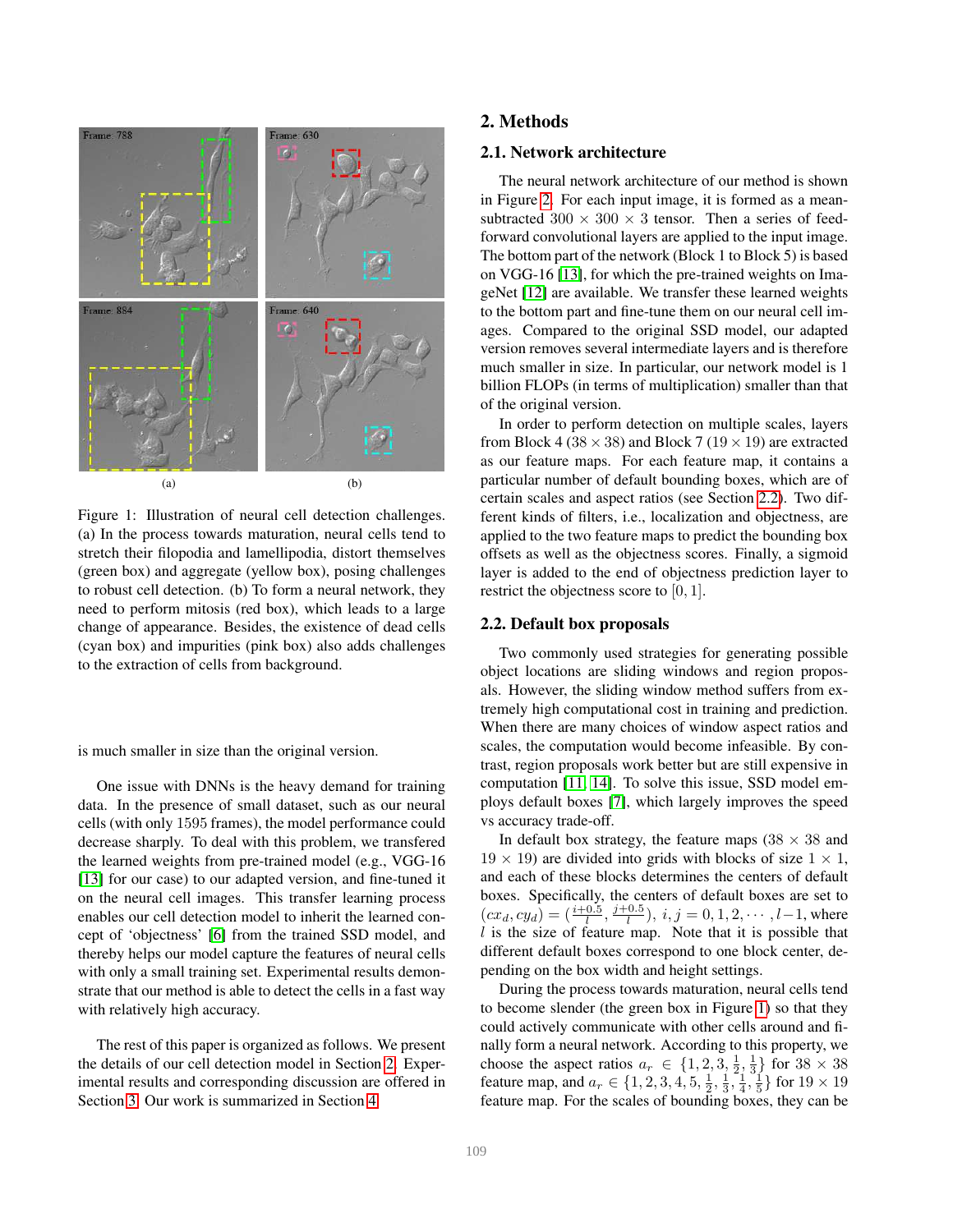<span id="page-2-0"></span>

Figure 2: The overview of detection network architecture. Two feature maps  $(38 \times 38 \text{ and } 19 \times 19)$  are utilized to predict the location offset and objectness score for each cell. Here, num locs indicates the number of bounding boxes, which depends on the bounding box scale and aspect ratio specified for a particular layer; and num class is the number of cell classes (which is 1 in this paper).

chosen to be  $s_k \in \{0.07, 0.15, 0.33\}$ , where k is the index of feature maps. We use  $s_3 = 0.33$  here because for aspect ratio of  $a_r = 1$ , we also add a default box whose scale is  $s'_{k} = \sqrt{s_{k}s_{k+1}}$  [\[7\]](#page-4-5).

After setting the scales and aspect ratios for the default boxes, we can then calculate their widths and heights as  $w_k = s_k \sqrt{a_r}$  and  $h_k = s_k/\sqrt{a_r}$ , respectively. Thus in total we have 6 default boxes for each block center in  $38 \times 38$  feature map, and 10 default boxes per block in  $19 \times 19$  feature map. Our next step is to encode the groundtruth bounding boxes as default boxes.

#### 2.3. Encode groundtruth boxes

After obtaining default boxes from section [2.2,](#page-1-2) we need to encode the groundtruth bounding boxes as default boxes such that we can get their offsets relative to the grid block centers, the corresponding default box labels and their objectness scores. In this way we transform the groundtruth bounding box into a form that can be fed into our SSD model for training.

The transformation steps are as follows. First, we compare the groundtruth box with each default box by calculating their jaccard index. If the jaccard value is greater than the ignore threshold (0.45), then the default box is just the corresponding encoded result. In this case, the objectness label of the default box will be set to 1, the jaccard value will be kept as the objectness score of the default box, and the location offsets between groundtruth box and encoded default box will also be recorded. However, it is possible that two groundtruth boxes would match the same default box. In this situation, we just keep the one with higher jaccard value. Therefore, to sum up, the encoded groundtruth vector consists of location offset  $(g = (cx, cy, w, h))$ , objectness score ( $p \in [0, 1]$ ) and label ( $x \in \{0, 1\}$ ). Note that the location offsets are calculated as [\[7\]](#page-4-5):

$$
cx = (cx_g - cx_d)/w_d \tag{1}
$$

$$
cy = (cy_g - cy_d)/h_d \tag{2}
$$

$$
w = \log(\frac{w_g}{w_d})\tag{3}
$$

$$
h = \log(\frac{h_g}{h_d})\tag{4}
$$

where  $(cx, cy)$  is the center of the encoded box, and  $(w, h)$ represents its width and height. The subscript index  $g$  and  $d$ refer to the groundtruth box and default box, respectively.

## 2.4. Loss function

The total loss is a weighted sum of location offset loss and the objectness score loss:

$$
L = \frac{1}{N}(L_{obj} + \alpha L_{loc}).
$$
 (5)

where  $N$  is the number of matched default boxes. The location offset loss is defined as [\[4,](#page-3-1) [7\]](#page-4-5):

$$
L_{loc} = \sum_{i \in Pos}^{N} \sum_{m \in \{cx, cy, w, h\}} \text{smooth}_{L_1}(l_i^m - g_i^m) \qquad (6)
$$

smooth<sub>L<sub>1</sub></sub>(z) = 
$$
\begin{cases} 0.5z^2 & \text{if } |z| < 1\\ |z| - 0.5 & \text{otherwise} \end{cases}
$$
 (7)

where  $i$  is the index of default box with label 1, and  $l$  and g refer to predicted box offsets and encoded box offsets, respectively. The objectness score loss is calculated by the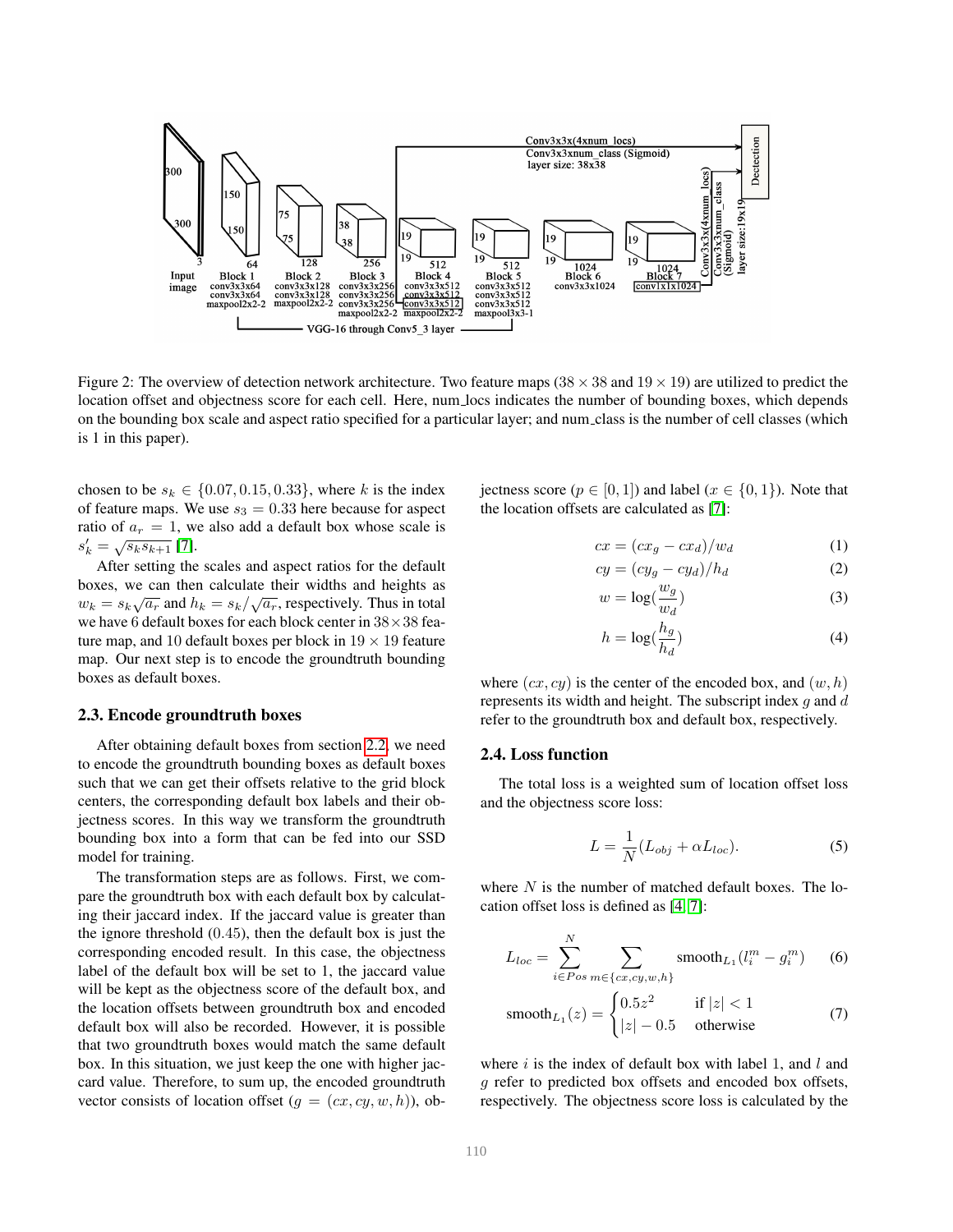binary cross-entropy:

$$
L_{obj} = -\sum_{i \in Pos}^{N} x_i \log(p_i) - \sum_{j \in Neg}^{N} (1 - x_j) \log(1 - p_j)
$$
\n(8)

where p is the objectness score of the predicted box, and  $x \in$  $\{0, 1\}$  is the encoded label, which indicates the objectness of default boxes. Hard negtive mining [\[7\]](#page-4-5) is utilized when calculating the objectness score loss for the negtive default boxes. In this way we keep a balance between the positive and negative training examples.

## <span id="page-3-2"></span>3. Experiments

The neural cell data used in our experiment came from a series of time-lapse microscopy videos, from which we sampled 2658 images in total. Among these images, 60% are used for training, 20% for validation, and 20% for testing. Considering that our training set is relatively small (with only 1595 images), we additionally performed data augmentation by random cropping and flipping. In the prediction part, boxes with objectness scores greater than 0.4 are accepted as cell bounding boxes. Non-max suppression with 0.5 threshold is utilized to get rid of similar bounding boxes. Our model was implemented in Python using Keras library [\[1\]](#page-3-4), and was trained and tested on a single Nvidia K40 GPU.

The detection accuracy is calculated according to [\[3\]](#page-3-5). If the jaccard overlap between the predicted bounding box and the groundtruth box exceeds 0.5, the predicted box will be considered as correct. The accuracy for testing images (531 frames in total) is 83%, and the detection speed is 10 FPS on average. We believe that with more powerful hardware (e.g., Nvidia Titan X used by original SSD model [\[7\]](#page-4-5)), the detection speed would be further increased.

Figure [3](#page-4-10) demonstrates several examples of our detection results. It can be observed that our method is able to gracefully deal with cell aggregation and shape deformation. We also show several failure cases in Figure [3](#page-4-10) (pointed to by arrows), which are probably caused by small number of feature maps or the lack of scale and aspect ratio options for default boxes. One way to resolve this issue is to enrich the available scale and aspect ratio specifications, which, however, also means the increased need for training data.

To illustrate the advantage of our light-weight SSD model over handcrafted feature-based detection method, in Figure [4](#page-3-6) we compare our model with classical HOG-based SVM detector [\[2\]](#page-3-0). It can be observed that HOG detector is quite sensitive to impurities and fails to distinguish between dead and normal cells, whereas our method is comparatively more robust and handles the background interference well. The precision and recall for HOG detector are 60% and 44%, while for our light-weight SSD model they

<span id="page-3-6"></span>

Figure 4: Comparison of the detection results by (a) HOGbased SVM detector and (b) our light-weight SSD model. Compared to HOG detector, our model handles the interference of impurities and dead cells better, and captures the target cells in a more accurate way.

are 83% and 96% respectively, outperforming HOG detector by a large margin. Moreover, our method is  $67 \times (0.1s)$ per frame) faster than HOG detector (6.72s per frame).

# <span id="page-3-3"></span>4. Conclusion

In this paper, we applied a modified light-weight SSD model to the problem of neural cell detection. Compared to the original SSD architecture, our adapted version is much smaller in size. Besides, our model formulates the cell detection as a binary regression problem, making it simpler to deploy. Experimental results demonstrate that our method is able to detect the neural cells in an accurate and fast way, thereby setting the foundation for future cell classification and lineage establishment.

# References

- <span id="page-3-4"></span>[1] F. Chollet. Keras. [https://github.com/fchollet/](https://github.com/fchollet/keras) [keras](https://github.com/fchollet/keras), 2015.
- <span id="page-3-0"></span>[2] N. Dalal and B. Triggs. Histograms of oriented gradients for human detection. In *CVPR*, pages 886–893 vol. 1, June 2005.
- <span id="page-3-5"></span>[3] M. Everingham, L. Van Gool, C. K. I. Williams, J. Winn, and A. Zisserman. The pascal visual object classes (voc) challenge. *International Journal of Computer Vision*, 88(2):303– 338, 2010.
- <span id="page-3-1"></span>[4] R. B. Girshick. Fast R-CNN. *CoRR*, abs/1504.08083, 2015.